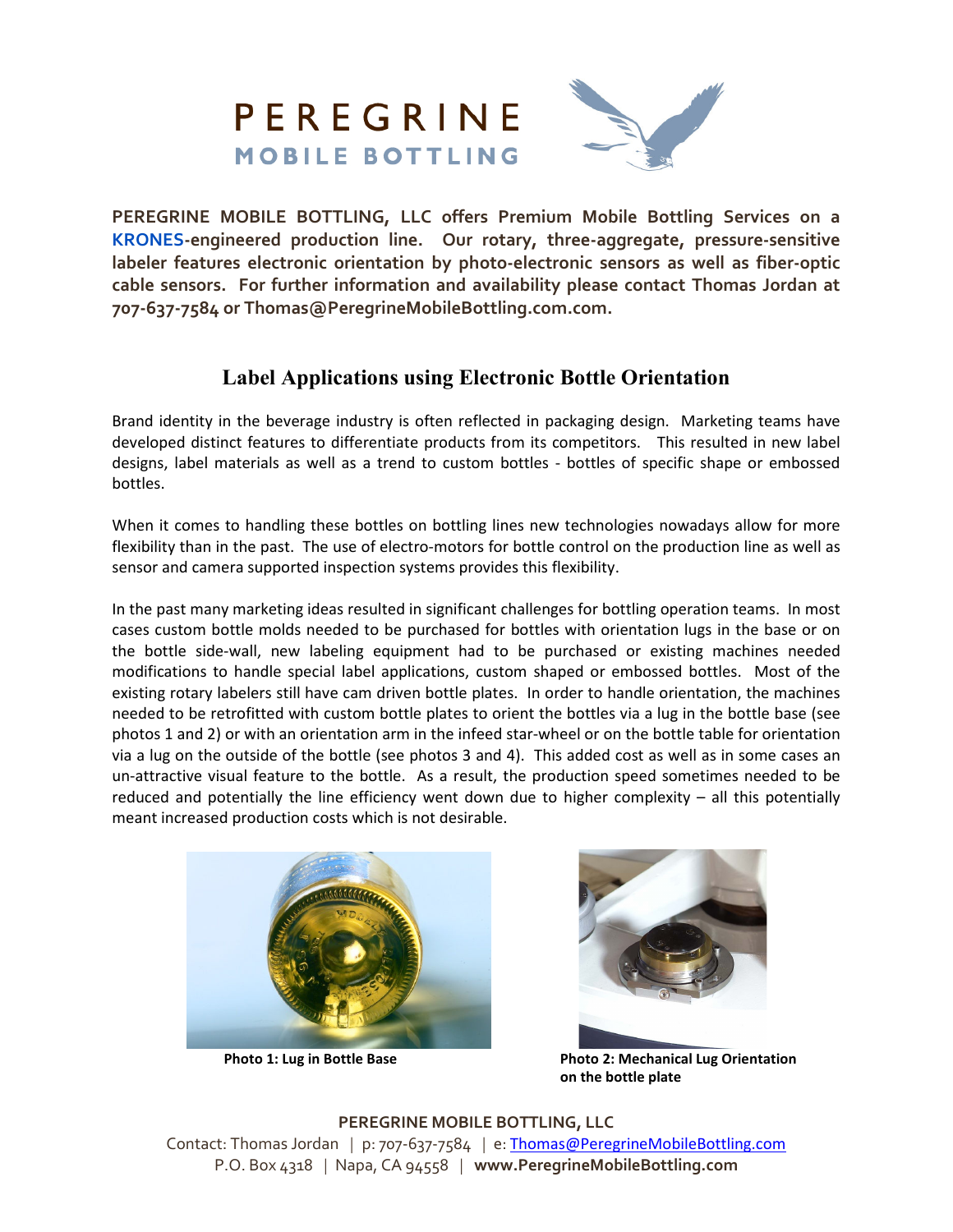





**Photo 3: Side-wall Orientation Lug** 



**Photo 4: Mechanical Orientation for Side-wall Lug on Labeler Bottle Table** 

Electronic Bottle Orientation is a feature which gained great popularity in the last several years and opens up label applications with orientation for reasonable costs. **KRONES** and **KOSME**, its 100% subsidiary, as leading labeling equipment manufacturers offer several different technologies for Electronic Bottle Orientation.

In order to achieve highest label application accuracies **KRONES** and **KOSME** focus on rotary labeling equipment. This allows for best bottle control during regular front, back and neck label applications. On rotary labelers bottles are placed on individual bottle plates which are located on the rotating bottle table. Each bottle plate is individually driven by a mechanical cam, stepper motor or servo motor depending on customer requirements. Placed on the bottle plate bottles are held in place by a so-called centering bell (see photo 5). This avoids slippage during the label application process. This is a significant advantage of a rotary labeler vs. a linear labeler where bottles are transported via conveyor chain through the labeler without slippage control when the label is applied. Orientation of bottles on a rotary labeler also provides continuous operation with little or no speed reduction.



**Photo 5: Centering Bell**

For customers running multiple bottles and label set-ups on the same production line it is advisable to operate a rotary labeler with either stepper-motor or servo-motor driven bottle plates rather than mechanical cam driven bottle plates. For electronic bottle orientation applications stepper-motor or servo-motor driven bottle plates are a requirement. With this technology the individual product set-up parameters are set and stored via the bottle table controls. This allows for a much greater flexibility, faster change-over times and, therefore, higher production efficiency.

Container orientation is generally necessary when labels have to be applied at a designated position of the bottle or to avoid that labels are placed on the glass seam. The **KRONES** and **KOSME** electronic

## **PEREGRINE MOBILE BOTTLING, LLC**

Contact: Thomas Jordan *|* p: 707-637-7584 *|* e: Thomas@PeregrineMobileBottling.com P.O. Box 4318 *|* Napa, CA 94558 *|* **www.PeregrineMobileBottling.com**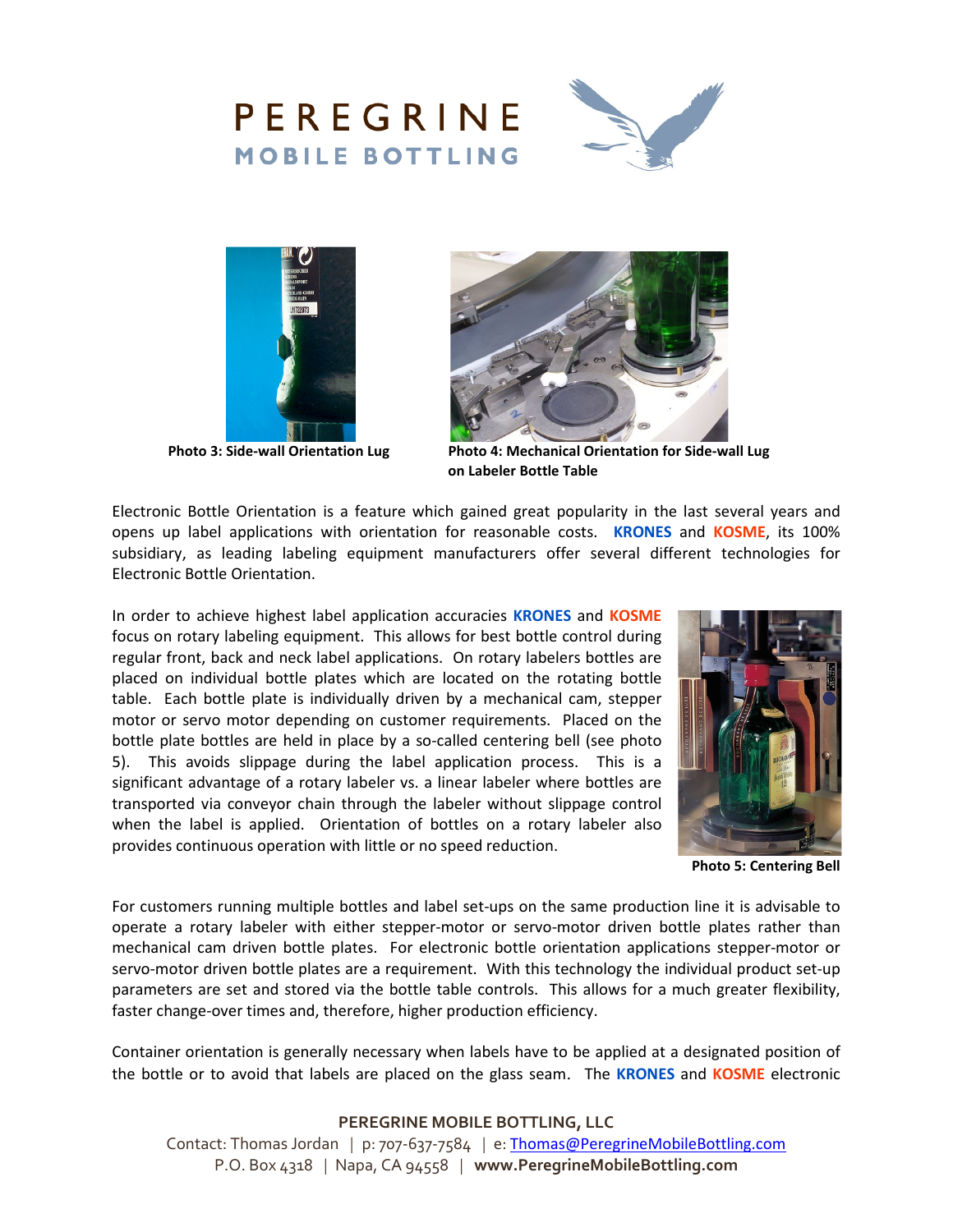## mechanical features. Through a camera system, fiber-optic cable sensors or photo-electric sensors various orientation scenarios are possible by detecting the bottle seam, a bottle embossing or an orientation lug.

## **Orientation via Bottle Seam Detection:**

The bottles are rotated in front of a camera system or fiber-optic cable sensors and recognize both glass seams. Each of the seam readings provides a signal which allows identifying the seam position of the bottle. Together with the label size information the bottle is turned into the position to place the label in-between the two seams.

#### **Orientation via Embossing Detection:**

Embossed bottles require orientation since the label has to be applied at a designated position on the bottle. Based on the embossing detection the label position will be determined and the label parameters will be set accordingly in the controls.

## **Orientation via Side-Wall Lug:**

For companies already running a bottle with a side-wall orientation lug and orient mechanically, this lug can be detected as a clear feature so that a detection rate of > 99% can be achieved. The lug has to be of specific minimum dimensions and shape to be detected correctly.

All three orientation methods require dry bottles since water drops can be detected and may cause faulty bottle orientation. The same applies to the bottle quality; scratches or scuffing, if significant, might wrongly be detected and may lead to faulty detections. Experience shows that a better detection rate is ensured for dark bottles compared to lighter ones.

Below Photos 7-10 show different camera and sensor technologies installed on labelers.

Photo 7: Embossing Detection via sensor **Photo 8: Side-wall Lug Detection via Photo- (Peregrine Mobile Bottling) Electronic Sensor** 

**PEREGRINE MOBILE BOTTLING, LLC** Contact: Thomas Jordan *|* p: 707-637-7584 *|* e: Thomas@PeregrineMobileBottling.com P.O. Box 4318 *|* Napa, CA 94558 *|* **www.PeregrineMobileBottling.com**











PEREGRINE

**MOBILE BOTTLING**